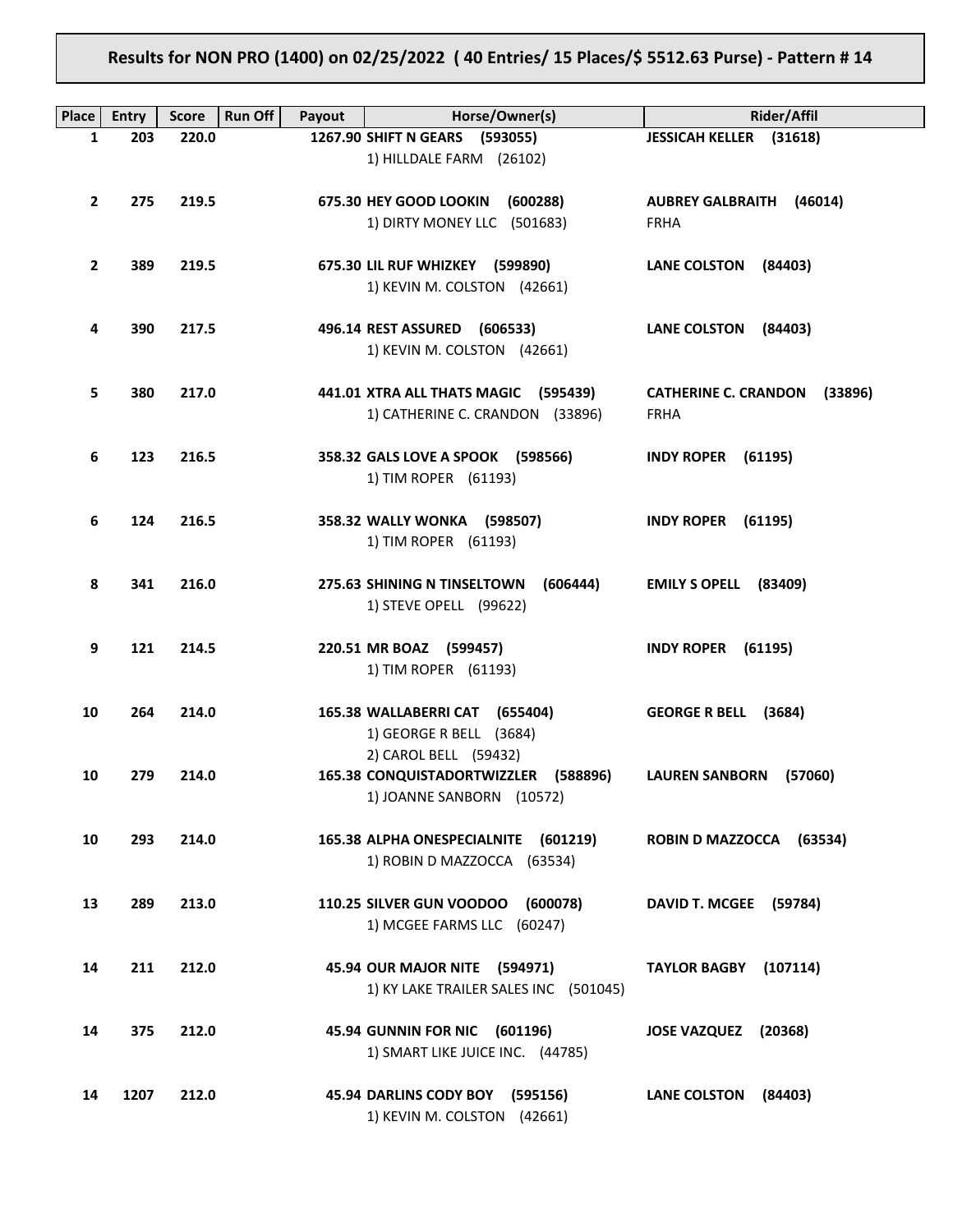| 17 | 266 | 210.5 | 0.00 XTRA VOODOO SINBAR (589581)<br>1) KRISTEN M AVILA (973)                                              | <b>KRISTEN M AVILA</b><br>(973)    |
|----|-----|-------|-----------------------------------------------------------------------------------------------------------|------------------------------------|
| 17 | 372 | 210.5 | 2) ROBERT (BOBBY) M AVILA JR. (14865)<br>0.00 ANIMAL KINGDOM (605185)<br>1) SMART LIKE JUICE INC. (44785) | (20368)<br><b>JOSE VAZQUEZ</b>     |
| 19 | 220 | 210.0 | 0.00 XTRA POP QUIZ (601118)<br>1) KATIE JEDELE (112189)                                                   | KATIE JEDELE (112189)              |
| 19 | 257 | 210.0 | 0.00 MORE US CODE (590301)<br>1) NELSON SHERTZER (100254)                                                 | <b>NELSON SHERTZER</b><br>(100254) |
| 21 | 260 | 209.0 | 0.00 RUF DOT TARI<br>(599205)<br>1) CAMIEL TAYLOR (63545)                                                 | <b>NICK TAYLOR</b><br>(61946)      |
| 21 | 285 | 209.0 | 0.00 HEY BATTER BATTER (593562)<br>1) MCGEE FARMS LLC (60247)                                             | <b>DAVID T. MCGEE</b><br>(59784)   |
| 23 | 194 | 208.0 | 0.00 BONITA CHIC (598473)<br>1) JILLANE B BROWN (10369)                                                   | <b>JILLANE B BROWN</b><br>(10369)  |
| 23 | 348 | 208.0 | 2) WESLEY S. BROWN (17410)<br>0.00 ELECTRICIAN (604236)<br>1) MICHAEL H HANCOCK (2460)                    | <b>MICHAEL H HANCOCK</b><br>(2460) |
| 23 | 379 | 208.0 | 0.00 NICS CUSTOM DUALLY (580612)<br>1) MICHAEL H HANCOCK (2460)                                           | <b>CATHERINE HANCOCK</b><br>(2407) |
| 26 | 314 | 207.5 | 0.00 INTO THE NITE (590723)<br>1) ROBERT SANTAGATA (43998)                                                | <b>ARLENE SANTAGATA</b><br>(75630) |
| 27 | 152 | 206.5 | 0.00 VOODOO WHIZ<br>(600074)<br>1) MCGEE FARMS LLC (60247)                                                | <b>DAVID T. MCGEE</b><br>(59784)   |
| 28 | 324 | 206.0 | 0.00 LITTLE MAN SPOOK (559547)<br>1) POLLY S HILLIARD (18002)                                             | POLLY S HILLIARD<br>(18002)        |
| 29 | 180 | 205.5 | 0.00 MMB CHIC GUN RENDA (600710)<br>1) JENNA R WEBB (106467)                                              | <b>JENNA R WEBB</b> (106467)       |
| 30 | 164 | 205.0 | 0.00 WIN MY CASH (588764)<br>1) TEXAS HORSE POWER RANCH LLC (10                                           | MICHAEL W MARKS (77349)            |
| 31 | 267 | 203.5 | 0.00 KR IMA CHIC (595315)<br>1) KRISTEN M AVILA (973)                                                     | <b>KRISTEN M AVILA</b> (973)       |
| 31 | 371 | 203.5 | 0.00 SMARTGALS LIKE JUICE (601893)<br>1) SMART LIKE JUICE INC. (44785)                                    | <b>MARIANA VAZQUEZ</b> (54351)     |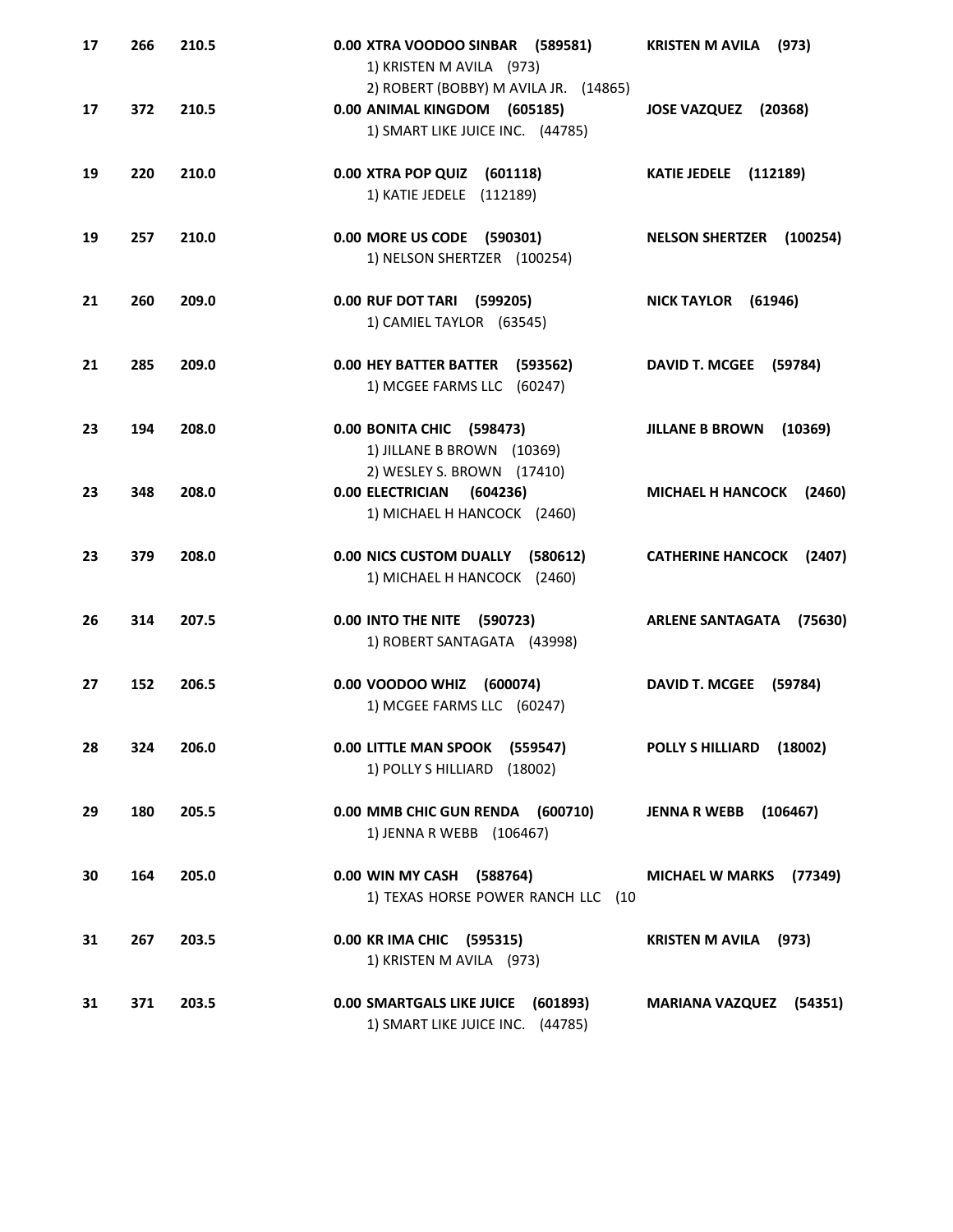| 33 | 108 | 200.0 | 0.00 MIZZIN MIZZTER<br>(583905)<br>1) GAIL M OLSON (19010)        | <b>GAIL M OLSON</b><br>(19010)                   |
|----|-----|-------|-------------------------------------------------------------------|--------------------------------------------------|
| 34 | 214 | 196.5 | 0.00 TR MR JOE (597745)<br>1) MARK HURD (82983)                   | <b>MARK HURD</b><br>(82983)                      |
| 35 | 109 | 194.5 | 0.00 HEZA CUSTOM CASH (584823)<br>1) GAIL M OLSON (19010)         | <b>GAIL M OLSON</b><br>(19010)                   |
| 36 | 296 | 193.0 | 0.00 RUFS GOT GUNS (599213)<br>1) EMILY SCHIAVI (104364)          | <b>EMILY SCHIAVI</b><br>(104364)                 |
| 37 | 187 | 0.0   | 0.00 SIXTY SIX GENES (602221)<br>1) CREEKSIDE STABLES (46631)     | <b>KYNDALL PEEPLES</b><br>(52626)<br><b>FRHA</b> |
| 37 | 340 | 0.0   | 0.00 DUN IT FOR ERMES<br>(603685)<br>1) STEVE OPELL (99622)       | <b>EMILY S OPELL</b><br>(83409)                  |
| 37 | 350 | 0.0   | 0.00 SPOOKS GOTTA GLO (600590)<br>1) ALICIA RAPP (76605)          | <b>ALICIA RAPP</b><br>(76605)                    |
| 37 | 376 | 0.0   | 0.00 RED GARTER N WHIZKEY (584669)<br>1) ALICIA M KNOWLES (37887) | <b>ALICIA M KNOWLES</b><br>(37887)               |

Show Secretary: